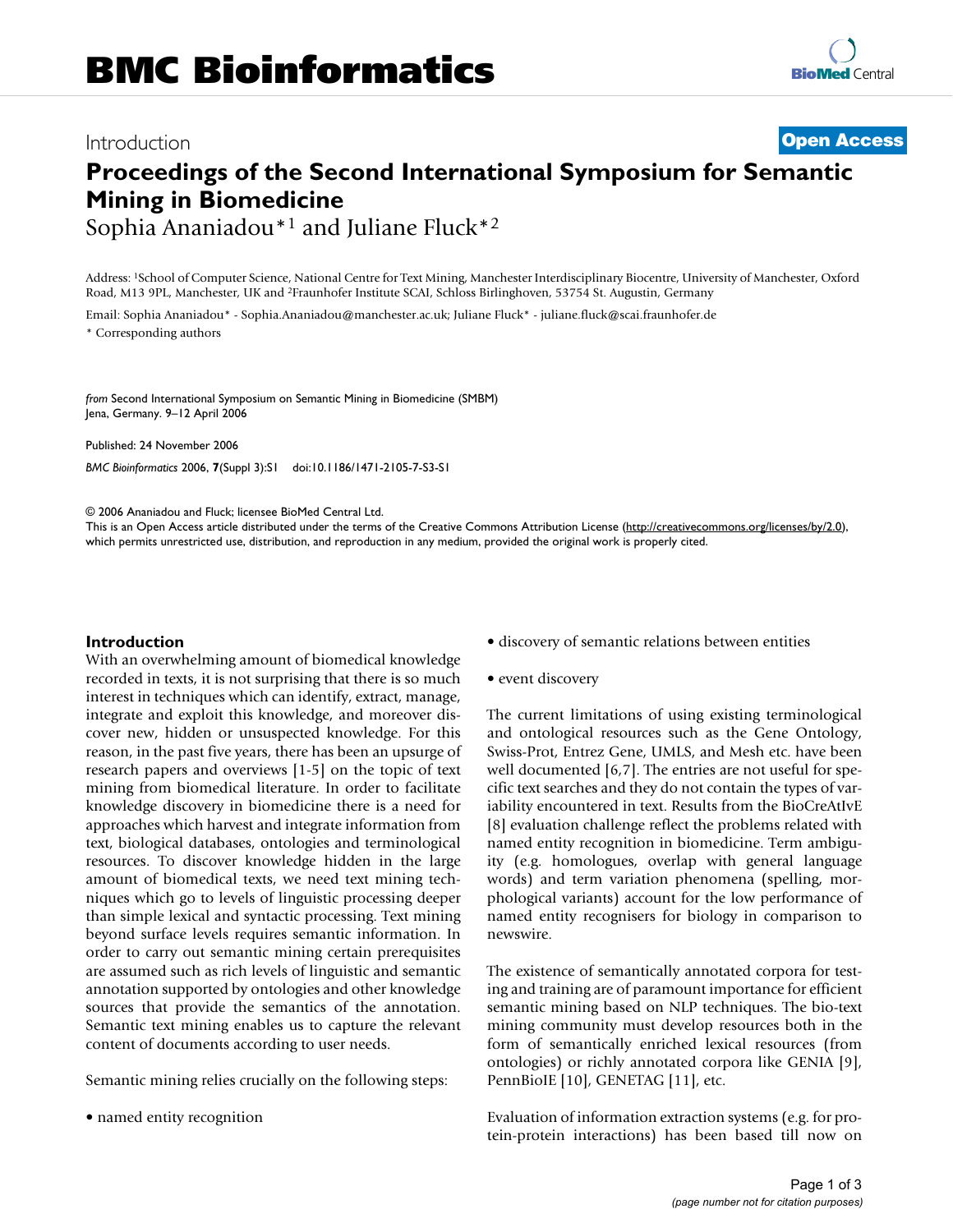rather small benchmark sets mainly generated by research groups through use of their system. A promising path is presented with the BioCreative 06 [12] evaluation challenge which will provide common benchmark sets for training and testing of different systems for the extraction of protein-protein interactions out of full text articles. This assessment will show how close we are to providing solutions for real-world problems in molecular biology and biomedicine.

But this is just one part of the story so far: in order for text mining to exploit semantic data mining, we need to integrate the results of text mining not only with knowledge resources but most crucially with experimental data which will lead to biological discoveries. The analysis of highthroughput data in combination with textual extracted information about relationships of the investigated entities will allow biologists to make predictions about novel interactions.

## **Semantic Mining in Biomedicine (SMBM) symposia series**

The above-mentioned research problems have motivated the creation of a Network of Excellence – '*Semantic Interoperability and Data Mining in Biomedicine*' (Semantic Mining, [http://www.semanticmining.org\)](http://www.semanticmining.org) – funded by the European Community since 2004 under the FP6 Programme 'Integrating and Strengthening the European Research Area'. The NoE has initiated the symposia series '*Semantic Mining in Biomedicine*' (SMBM) with a special focus on *content*-oriented methodologies and *semantic* resources – either controlled vocabularies, terminologies and formal domain ontologies, or conceptually as well as propositionally annotated corpora – in order to improve text-based biomedical knowledge management, e.g. through document classification, text or fact retrieval, information extraction, or (real) text mining. The second SMBM Symposium was organised by the Jena University Language and Information Engineering Laboratory. The aim of this symposium was to bring together the communities of molecular biology and genomics, chemo-informatics and pharma-informatics, text and data mining for biomedicine, medical informatics, and biological ontology design and engineering.

## **Selected papers**

Before turning to describe the content of each paper, we note that this supplement represents a selection of five papers from a set of papers and posters appearing in the proceedings of the conference [13]. The selected papers cover the following research areas: (1) adaptation of an information extraction approach to the biomedical domain, (2) inclusion of semantic knowledge for relation mining, (3) mining of disease gene relations, (4) propositional representations of biomedical knowledge and (5) data integration.

*1. Lexical Adaptation of Link Grammar to the Biomedical Sublanguage: a Comparative Evaluation of Three Approaches by Sampo Pyysalo, Tapio Salakoski, Sophie Aubin and Adeline Nazarenko*

This paper focuses on the evaluation of a link parser with respect to syntactic performance for two biomedical domains: transcription and interactions. Link grammar does not construct constituents in a tree-like hierarchy but builds simple relations between pairs of words. For the adaptation of the link grammar to the biomedical domain the authors review and analyze two lexical adaptation methods (lexicon expansion and morphological clues). Furthermore, they propose a third approach, which is based on the integration of a domain part of speech tagger and boosts the performance of their system.

*2. An Environment for Relation Mining over Richly Annotated Corpora:The case of GENIA by Fabio Rinaldi, Gerold Schneider, Kaarel Kaljurand, Michael Hess and Martin Romacker*

The authors present an environment which helps domain-experts to build deep-linguistic patterns for biomedical information extraction. The relation extraction system assumes the existence of named-entity annotation and the ontology (class hierarchy) of the entities as it is found in the GENIA corpus. The approach is based on a parser using a hand-written grammar combined with a statistical language model that calculates lexicalized attachment probabilities. It allows the user to maintain, edit and integrate syntactic patterns in an efficient way. The mapping from semantic patterns to syntactic patterns is implemented using a cascade of Prolog rules.

*3. Recognizing mentions of fine-grained relations between prostate cancer and genes from Medline using machine learning techniques by Hong-Woo Chun Yoshimasa Tsuruoka, Jin-Dong Kim, Rie Shiba, Naoki Nagata, Teruyoshi Hishiki and Jun'ichi Tsujii*

The authors recognised automatically relations between prostate cancer and gene terms with the ID tags of public biomedical databases. Using a maximum entropy-based named entity recognizer and a manually annotated corpus of gene and prostate cancer relations, they have also classified them into six categories that can be used to analyze the type of prostate cancers, genes, and their relations. The performance of the relation recogniser was boosted by including named entity recognition and that of the topic based relation recognition by the use of a combination of machine learning techniques and a manually annotated corpus.